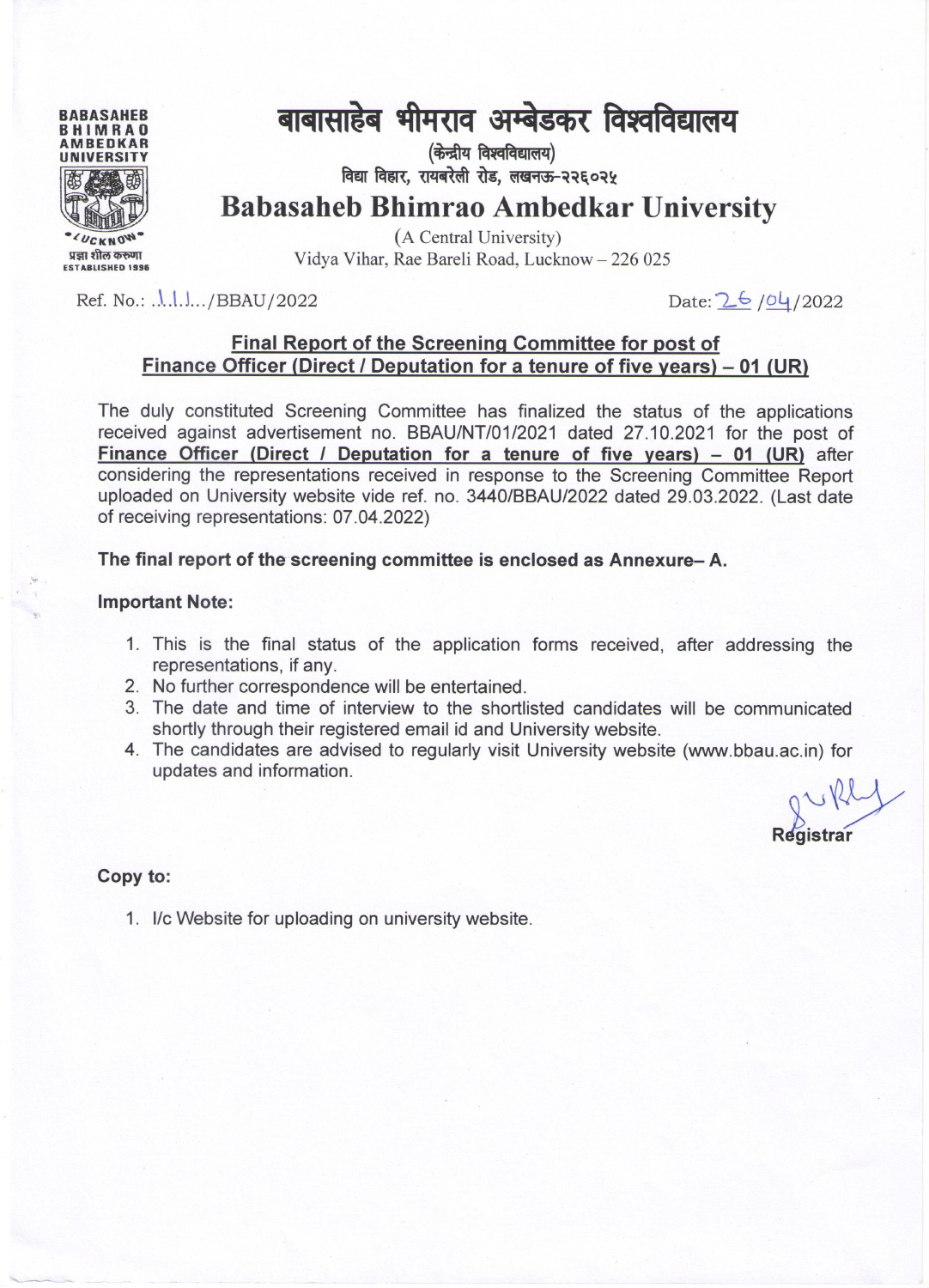### **BABASAHEB BHIMRAO AMBEDKAR UNIVERSITY, LUCKNOW FINAL REPORT OF THE SCREENING COMMITTEE**

# Advt. No.: **BBAU/NT/01/2021 dated 27/10/2021**

Finance Officer (Direct / Deputation for a tenure of five years)-01 (UR) Post Code: NT-02

| No.            | <b>Form</b><br>No. | Name of the<br><b>Candidate</b>        | <b>Cat. &amp;</b><br><b>PwBD</b> | Direct /<br><b>Deputation</b> | <b>Eligibility</b><br><b>Status</b> | <b>Remarks</b>                                                                                                                                                                                                                                                                                                                                             |
|----------------|--------------------|----------------------------------------|----------------------------------|-------------------------------|-------------------------------------|------------------------------------------------------------------------------------------------------------------------------------------------------------------------------------------------------------------------------------------------------------------------------------------------------------------------------------------------------------|
|                | <b>CBN101</b>      | Neeraj Chaurasia                       | <b>OBC</b><br>(NCL)<br>(N/A)     | Deputation                    | Not<br>Eligible                     | Less than 8 years of experience as Deputy Registrar or an<br>equivalent post i.e. at Level-12.                                                                                                                                                                                                                                                             |
| $\overline{2}$ | <b>CBN106</b>      | Ramadurai D.                           | UR.<br>(N/A)                     | <b>Direct</b>                 | Eligible                            | Candidate is required to produce following documents at the<br>time of interview failing which he/she will not be allowed to<br>appear for the interview:<br>1. No Objection Certificate along with the Vigilance Clearance<br>Certificate in a sealed cover from the previous employer as per<br>clause V(b) 'How to Apply' of Advt. No. BBAU/NT/01/2021. |
| 3              | <b>CBN108</b>      | <b>Shailesh Kumar</b><br>Agrawal       | <b>UR</b><br>(N/A)               | Deputation                    | Not<br>Eligible                     | Less than 55% marks in Post-Graduation and less than 15 years<br>of experience.                                                                                                                                                                                                                                                                            |
| $\overline{4}$ | <b>CBN134</b>      | Kuldeepak<br><b>Sharma</b>             | <b>UR</b><br>(N/A)               | <b>Direct</b>                 | Not<br>Eligible                     | The committee went through the documents received through<br>email dated 04.04.2022 sent by the candidate and after<br>thorough examination, found that the candidate is not eligible.<br>(Less than 8 years of experience as Deputy Registrar or an<br>equivalent post i.e. at Level-12.)                                                                 |
| 5              | <b>CBN152</b>      | <b>Ganesh Kumar</b><br>Selvaraju       | <b>UR</b><br>(N/A)               | <b>Direct</b>                 | Not<br>Eligible                     | Less than 8 years of experience as Deputy Registrar or an<br>equivalent post i.e. Level-12.                                                                                                                                                                                                                                                                |
| 6              | <b>CBN153</b>      | <b>Sushendra</b><br><b>Kumar Misra</b> | <b>UR</b><br>(N/A)               | <b>Direct</b>                 | Eligible                            | ------                                                                                                                                                                                                                                                                                                                                                     |
| $\overline{7}$ | <b>CBN165</b>      | <b>Rajiv Mathur</b>                    | <b>UR</b><br>(N/A)               | <b>Direct</b>                 | Not<br>Eligible                     | Does not possess minimum 8 years of experience as Deputy<br>Registrar or an equivalent post i.e. Level-12.                                                                                                                                                                                                                                                 |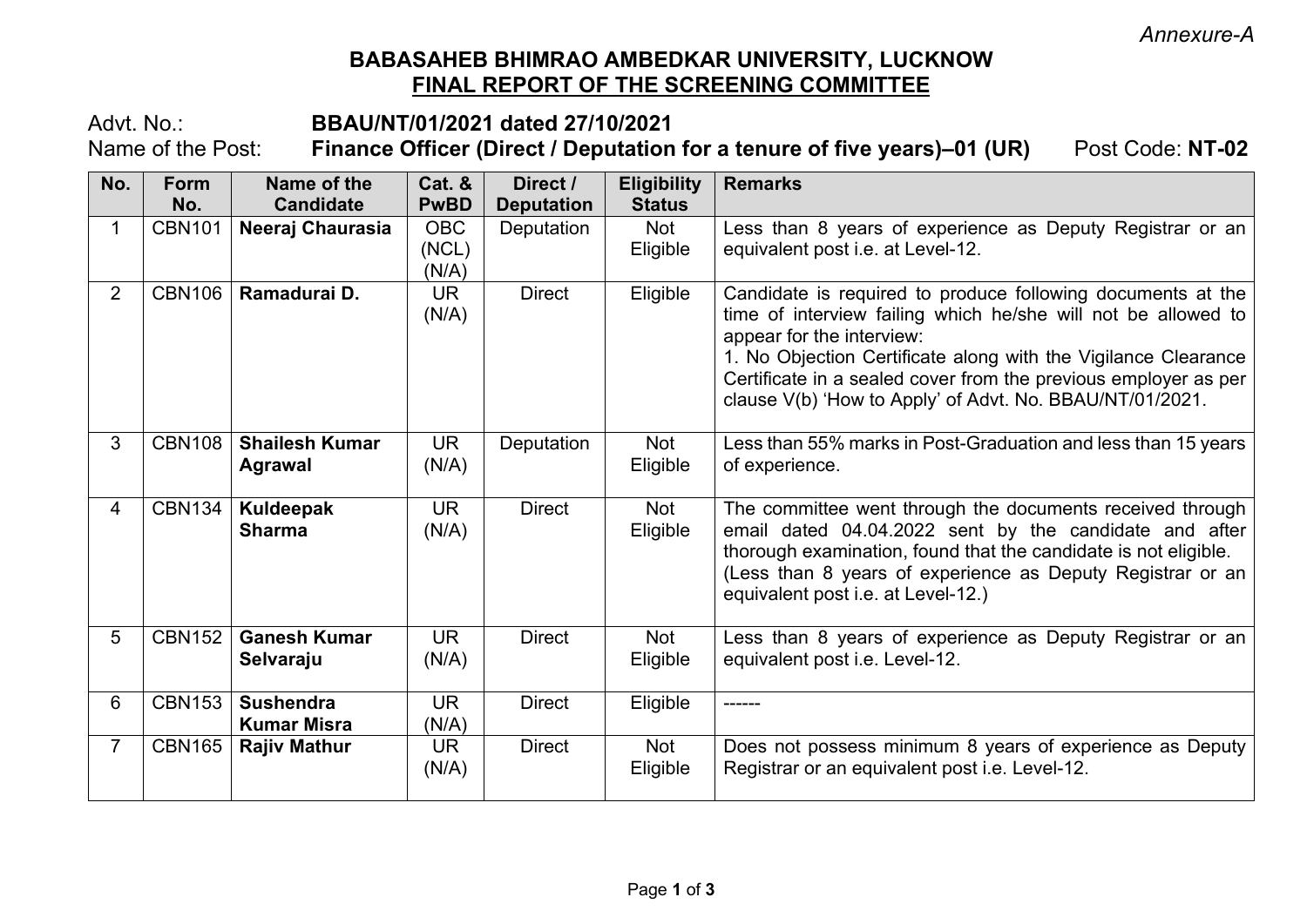| No. | <b>Form</b>   | Name of the            | Cat. &      | Direct /          | <b>Eligibility</b> | <b>Remarks</b>                                                                           |
|-----|---------------|------------------------|-------------|-------------------|--------------------|------------------------------------------------------------------------------------------|
|     | No.           | <b>Candidate</b>       | <b>PwBD</b> | <b>Deputation</b> | <b>Status</b>      |                                                                                          |
| 8   | <b>CBN166</b> | <b>Ajay Kumar</b>      | <b>UR</b>   | Deputation        | Eligible           | Candidate is required to produce following documents at the                              |
|     |               | <b>Mohanty</b>         | (N/A)       |                   |                    | time of interview failing which he/she will not be allowed to                            |
|     |               |                        |             |                   |                    | appear for the interview:                                                                |
|     |               |                        |             |                   |                    | 1. No Objection Certificate along with the Vigilance Clearance                           |
|     |               |                        |             |                   |                    | Certificate in a sealed cover from the previous employer as per                          |
|     |               |                        |             |                   |                    | clause V(b) 'How to Apply' of Advt. No. BBAU/NT/01/2021.                                 |
|     |               |                        |             |                   |                    | 2. Annual Performance Appraisal Reports (APARs)/ ACR for the                             |
|     |               |                        |             |                   |                    | preceding five years and Vigilance Clearance Certificate, duly                           |
|     |               |                        |             |                   |                    | certified by the Competent Authority, as per clause V(c) 'How to                         |
| 9   | <b>CBN30</b>  | Anis Uz Zaman          | <b>UR</b>   | <b>Direct</b>     | Not                | Apply' of Advt. No. BBAU/NT/01/2021.<br>Less than 15 years of administrative experience. |
|     |               |                        | (N/A)       |                   | Eligible           |                                                                                          |
| 10  | <b>CBN329</b> | <b>Harpal Singh</b>    | <b>UR</b>   | <b>Direct</b>     | Eligible           |                                                                                          |
|     |               |                        | (N/A)       |                   |                    |                                                                                          |
| 11  | <b>CBN356</b> | <b>Rajeev Singh</b>    | <b>UR</b>   | <b>Direct</b>     | Eligible           | Candidate is required to produce following documents at the                              |
|     |               |                        | (N/A)       |                   |                    | time of interview failing which he/she will not be allowed to                            |
|     |               |                        |             |                   |                    | appear for the interview:                                                                |
|     |               |                        |             |                   |                    | 1. No Objection Certificate along with the Vigilance Clearance                           |
|     |               |                        |             |                   |                    | Certificate in a sealed cover from the previous employer as per                          |
|     |               |                        |             |                   |                    | clause V(b) 'How to Apply' of Advt. No. BBAU/NT/01/2021.                                 |
|     |               |                        |             |                   |                    | 2. Revised experience certificate from Competent Authority                               |
|     |               |                        |             |                   |                    | indicating date of joining and AGP/Pay level.                                            |
| 12  | <b>CBN361</b> | <b>Om Prakash</b>      | <b>UR</b>   | Deputation        | Not                | Less than 8 years of experience as Deputy Registrar or an                                |
|     |               | <b>Srivastava</b>      | (N/A)       |                   | Eligible           | equivalent post i.e. Level-12.                                                           |
| 13  | <b>CBN362</b> | Sanjai Kumar           | <b>SC</b>   | Deputation        | Not                | The committee went through the email dated 01.04.2022 sent                               |
|     |               | <b>Diwaker</b>         | (N/A)       |                   | Eligible           | by the candidate and found it not tenable.                                               |
|     |               |                        |             |                   |                    | (Less than 8 years of experience as Deputy Registrar or an                               |
|     |               |                        |             |                   |                    | equivalent post i.e. Level-12.)                                                          |
| 14  | <b>CBN393</b> | <b>Pradeep Agarwal</b> | <b>UR</b>   | <b>Direct</b>     | Not                | Less than 8 years of experience as Deputy Registrar or an                                |
|     |               |                        | (N/A)       |                   | Eligible           | equivalent post i.e. Level-12.                                                           |
| 15  | <b>CBN397</b> | Deepika Sinha          | <b>UR</b>   | <b>Direct</b>     | Rejected           | Hard Copy of the Online Application Form along with other                                |
|     |               |                        | (N/A)       |                   |                    | relevant documents not received. Hence, not considered for                               |
|     |               |                        |             |                   |                    | scrutiny as per clause V(d) 'How to Apply' of Advertisement No.                          |
|     |               |                        |             |                   |                    | BBAU/NT/01/2021.                                                                         |